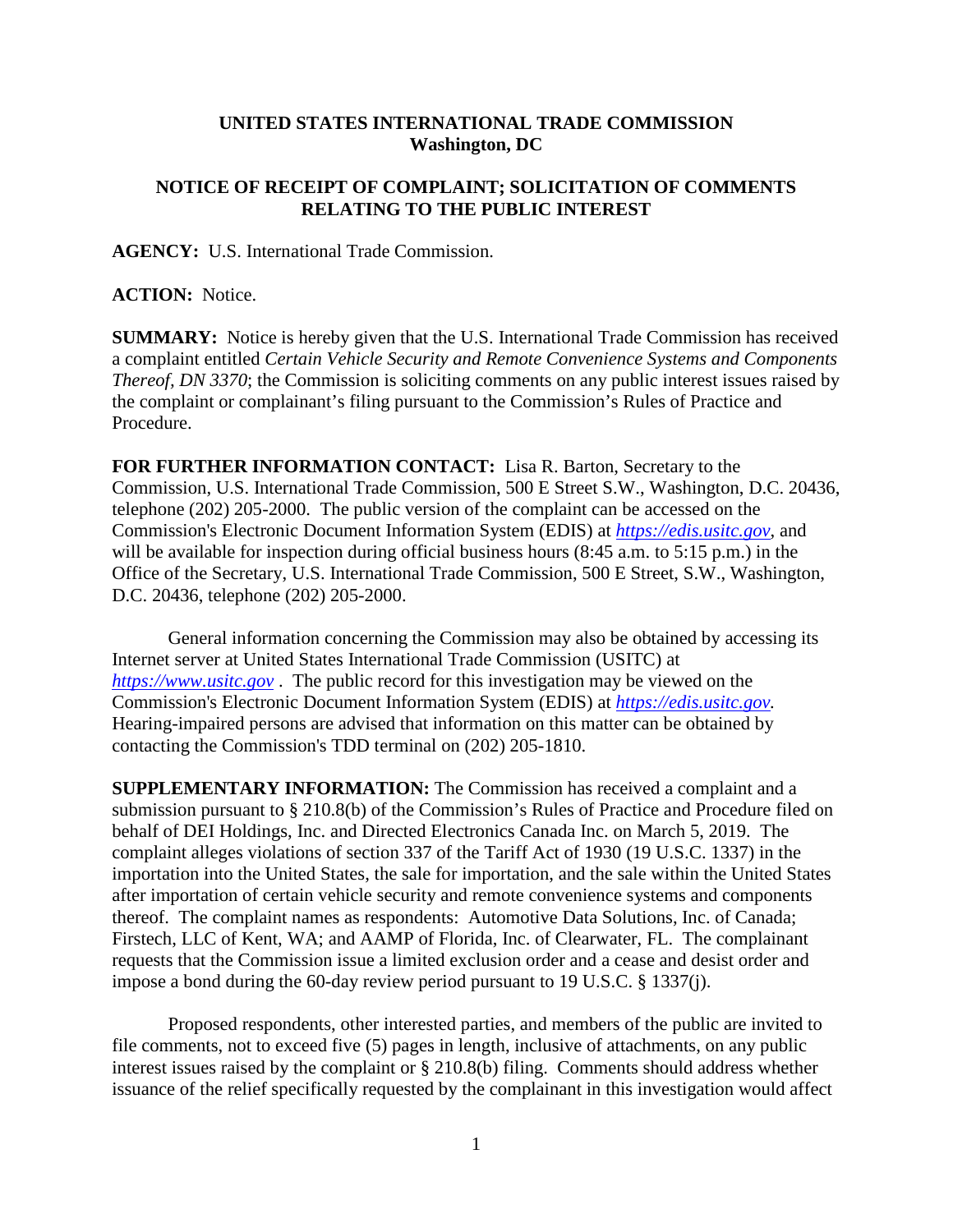the public health and welfare in the United States, competitive conditions in the United States economy, the production of like or directly competitive articles in the United States, or United States consumers.

In particular, the Commission is interested in comments that:

- (i) explain how the articles potentially subject to the requested remedial orders are used in the United States;
- (ii) identify any public health, safety, or welfare concerns in the United States relating to the requested remedial orders;
- (iii) identify like or directly competitive articles that complainant, its licensees, or third parties make in the United States which could replace the subject articles if they were to be excluded;
- (iv) indicate whether complainant, complainant's licensees, and/or third party suppliers have the capacity to replace the volume of articles potentially subject to the requested exclusion order and/or a cease and desist order within a commercially reasonable time; and
- (v) explain how the requested remedial orders would impact United States consumers.

Written submissions on the public interest must be filed no later than by close of business, eight calendar days after the date of publication of this notice in the *Federal Register*. There will be further opportunities for comment on the public interest after the issuance of any final initial determination in this investigation. Any written submissions on other issues should be filed no later than by close of business nine calendar days after the date of publication of this notice in the *Federal Register*. Complainant may file a reply to any written submission no later than the date on which complainant's reply would be due under  $\S$  210.8(c)(2) of the Commission's Rules of Practice and Procedure (19 CFR 210.8(c)(2)).

Persons filing written submissions must file the original document electronically on or before the deadlines stated above and submit 8 true paper copies to the Office of the Secretary by noon the next day pursuant to § 210.4(f) of the Commission's Rules of Practice and Procedure (19 CFR 210.4(f)). Submissions should refer to the docket number ("Docket No. 3370) in a prominent place on the cover page and/or the first page. (*See* Handbook for Electronic Filing Procedures, **Electronic Filing Procedures**<sup>[1](#page-1-0)</sup>). Persons with questions regarding filing should contact the Secretary (202-205-2000).

 $\overline{a}$ 

<span id="page-1-0"></span><sup>1</sup> Handbook for Electronic Filing Procedures: *[https://www.usitc.gov/documents/handbook\\_on\\_filing\\_procedures.pdf](https://www.usitc.gov/documents/handbook_on_filing_procedures.pdf)*